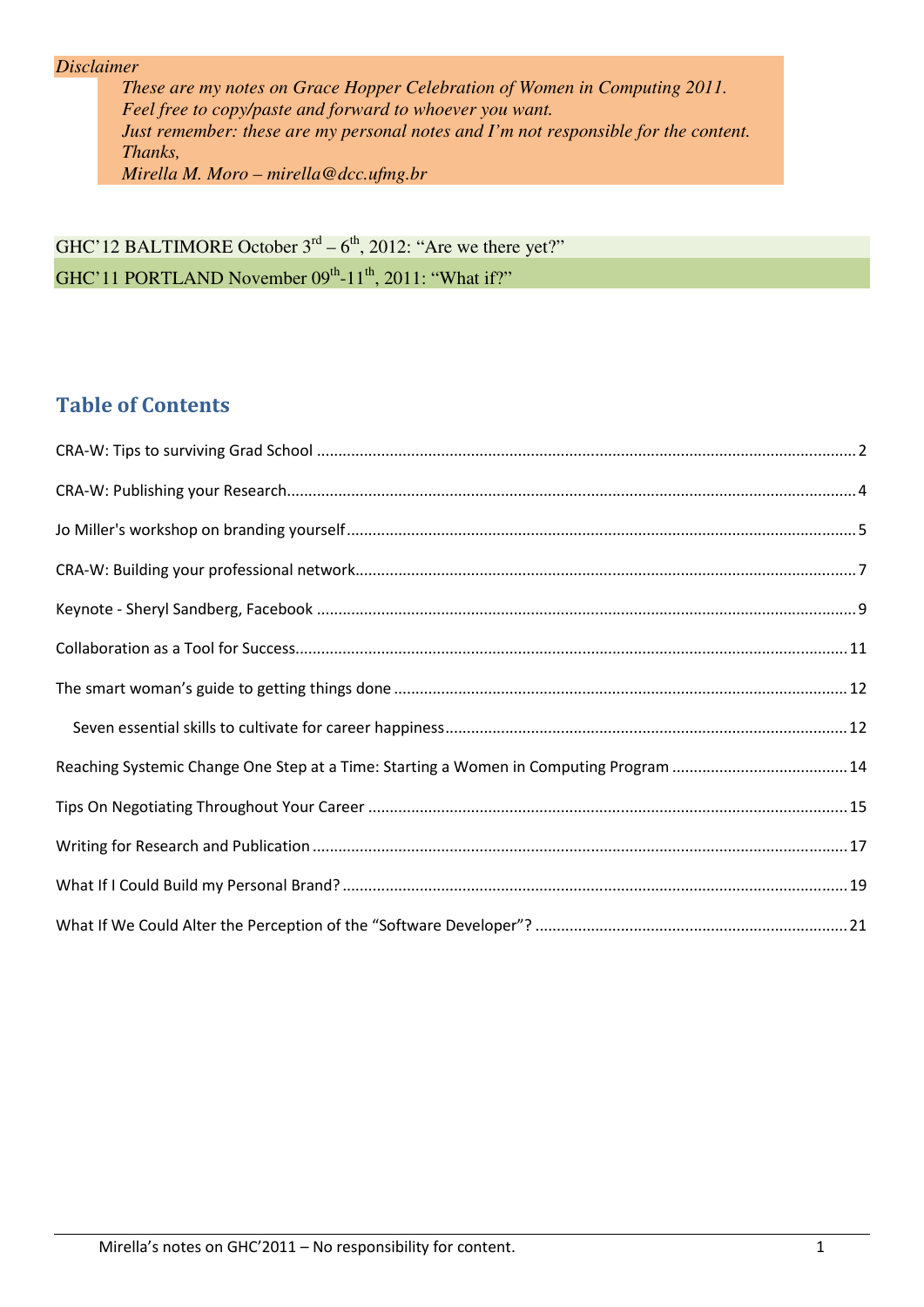### CRA-W: Tips to surviving Grad School

- $\triangleright$  Session Description: This session will address strategies for surviving and, in fact, thriving in graduate school and developing the necessary knowledge, experience and skills for a successful career. Topics include setting realistic goals and expectations, the differences between getting a M.S. and Ph.D. degree, selecting advisors and mentors, setting research goals, working as part of a research team, tracking and maintaining your research and academic progress, and building self-confidence. This session will include the importance of carefully choosing advisors and mentors and the differences between the two, how to get the most out of your interactions with your advisor/mentor, responsibilities of both student and advisor/mentor in making the graduate research experience successful, and working through problems with the advisor/mentor relationships. This session focuses on the concerns of first and second year graduate students. Graduate students further along in their program may wish to attend the "Finding Your Dream Job" session in the Early Professional track.
- Presenters: Rachel Pottinger, Assistant Professor in Computer Science, University of British Columbia. Tiffani Williams, Assistant Professor in the Department of Computer Science and Engineering, Texas A&M University
	- Grad school is a very personal experience.
	- Getting your phd is like your intellectual adolescence (as you fought your parent when you were a teenager, so will you with your supervisor).
	- Why do you want to get in Grad School?
		- o You can't get what you want, unless you know what it is.
		- o You need to figure out how you're going to learn that
			- -Meetings with your supervisor are not enough.
			- Lab meetings: where you meet other people in your university.
			- Classes: not as important as in undergrads.
			- Going to talks: people come to the university to talk about whatever; go and see what's happening.
			- -Reading papers: practice makes perfect; read anyway.
		- o If you came to get a job when you're done
			- -Figure out which job you really want: do internships; teach.
			- - Find out how to get the skills you need: research, writing (very important in research; how to do it; do you like it?), public speaking.
		- o What if you're not getting what you came for
			- The most important thing is to realize that his is sadly fairly common.
			- - See if you can figure out how to change what's bothering you. Some common ones: advisor problems, you hate your research, you the your group.
			- -The biggest thing: find someone to talk to.
	- The 3 most important people in your graduate school career, they must exist. You need a support line.
		- o Surely, your grad advisor is on your list?
			- For better or for worse, your advisor holds the key to the next step in your career.
			- If you are getting a PhD, you'll be forever linked to your advisor.
			- That's why choosing your advisor is a life changing decision.
		- o Surely, you are on your list?
			- You are important. You are to be respected and valued.
			- -The way people treat you is a function of how you expect to be treated.
			- -You have the most to gain and lose in your grad school career.
	- What to do when you run into trouble?
		- o Don't ignore it. The problem will only get bigger; early detection is the key.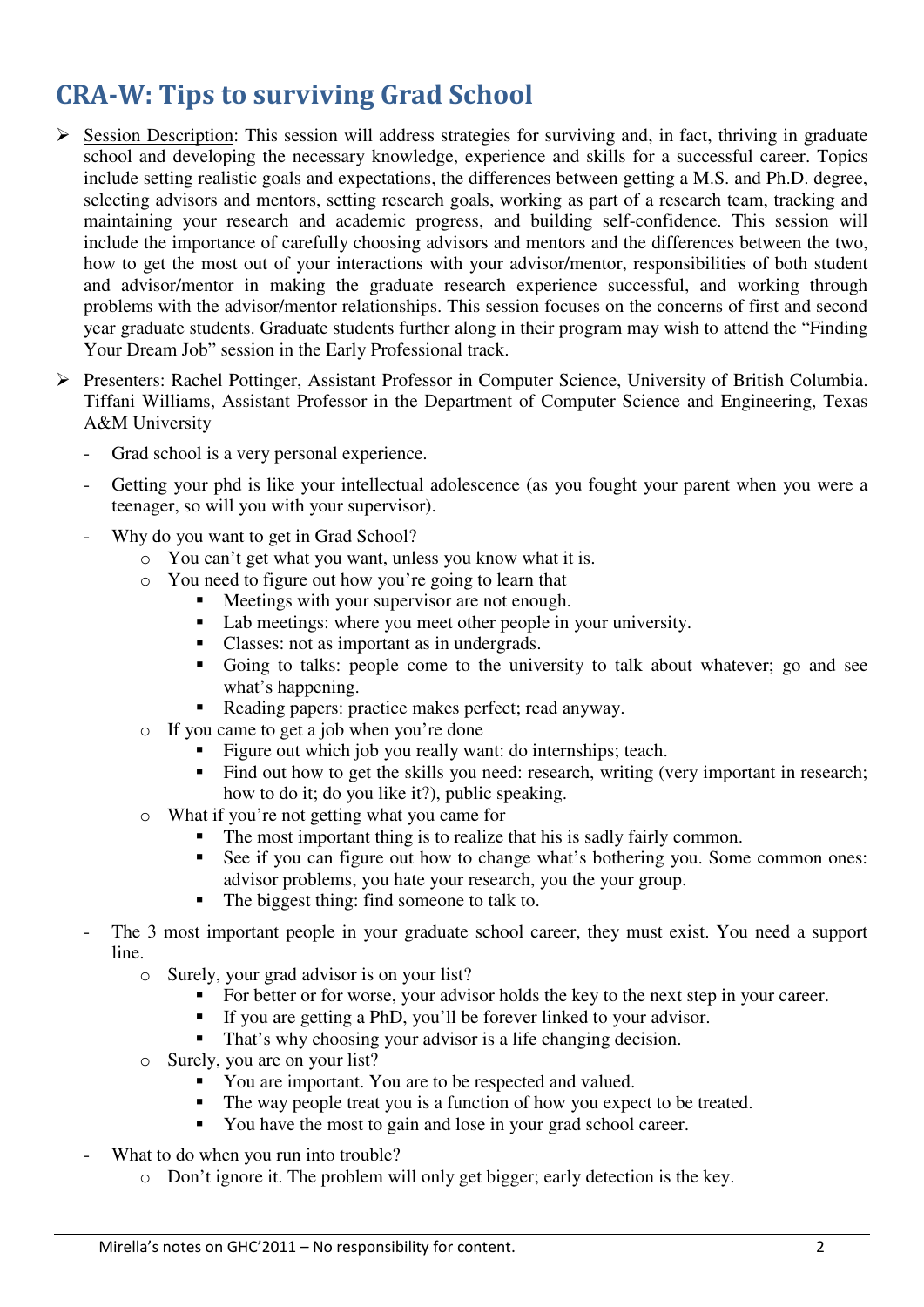- o Summarize the facts of the issue (not only hearsay, and she says/he says; specific things that are really problems; get away from the emotional terminology). Discuss the facts with a trusted friend; develop a plan of action.
- o Consider the following source of help.
	- -Your grad advisor – if they are not the issue.
	- -Women groups in Computer Science and Engineering.
	- Professors you have taken a class with and had a good rapport.
	- -A trusted resource from your undergrad institution.
- Grad school isn't all work. You must find time to play.
	- o We all know about Oprah's favorite things. Here are ours:
		- Rachel: spending time with husband and daughter, reading, cooking, eating.
		- $\blacksquare$ Tifanny: doing nothing, playing sports, reading, talking, lauthing, eating.
- Grad school is different from undergrad. As an undergrad, you know what to do and when. First year is the same for everybody, and so are the following ones. Grad school is totally different.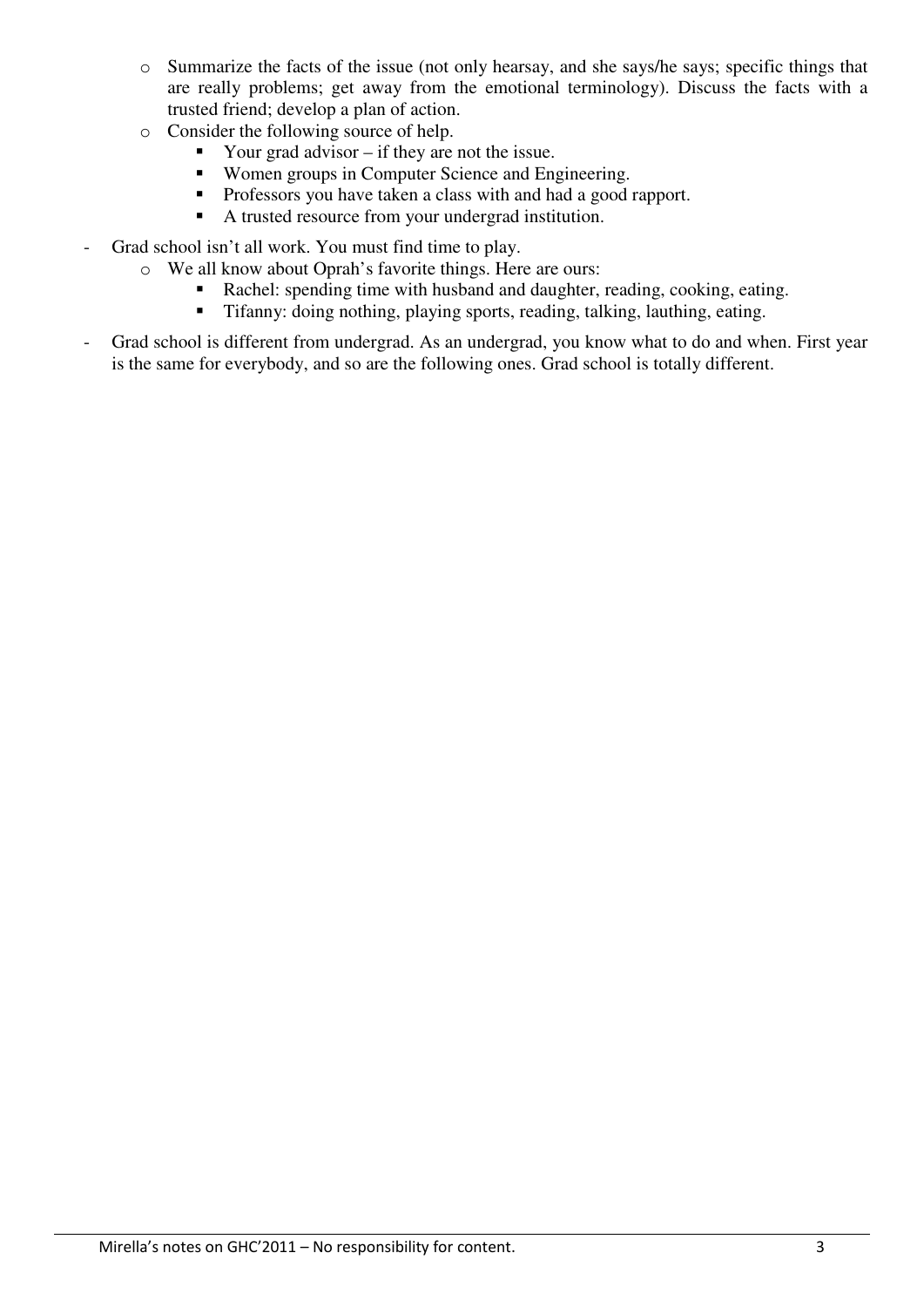### CRA-W: Publishing your Research

- $\triangleright$  Session Description: Publishing is not as hard as it seems. This session discusses strategies for publishing your first and subsequent papers. It covers some patterns that research papers follow, and the ethical concerns of publishing such as plagiarism, dual submissions, and author ordering. You will learn about the different kinds of publications, and the procedures for being published there. We will also share some tips for how to stick to it, despite challenges like writer's block.
- Presenters: Ruzena Bajcsy, NEC professor of EECS department at UC Berkeley. Meredith Ringel Morris, Researcher, Microsoft Research
	- Do not over-publish.
	- Two kinds of publications
		- o Original content:
			- You must have some NEW results. They can be theoretical: theorems; new algorithms, or robustness studies.
			- - First test the community by submitting to conference; highly selective conferences can be a good filter.
		- o Survey papers:
			- - Are very appreciated and important to the community. They will be highly cited and the impact will be high.
			- What are the consequences of what's been done? What new problems have not been solved? What the survey has taught you about the open problems?
	- Engineering science
		- o It is always a MODEL (predicting the behavior of the system), made clear the assumptions under which the model operates but then Verified by a well thought out experiment.
		- o Good review of literature is ESSENTIAL. You must demonstrate that you understand the PAST. As a scientist, you own it to yourself and your community that you understand from where your research came.
		- o Last but not least, pay attention to English. Lucid writing makes a difference.
	- General points
		- o Name is important: your legal name and publication name don't need to be the same.
		- o Choose your format (S):
			- Traditional, higher prestige: journal paper, conference article, book chapter
			- -Traditional, lower prestige: poster, demo, workshop paper
			- -Nontraditional: blog, twitter, youtube
		- o Communication skills
			- Take a writing class (or 2 or 3)
			- **Take a publish speaking class**
	- Improving your technical writing
		- o Start with an outline: focus on CONTRIBUTION
		- o Revise, revise, revise: start early.
		- o Enlist excellent proofreaders: for clarity & for grammar.
		- o Read, review! How is a program committee like the prom? You shouldn't wait to get invited.
	- Don't write comfortable papers. Make advances on the hard and new problems, and don't get discouraged. Persistence is key!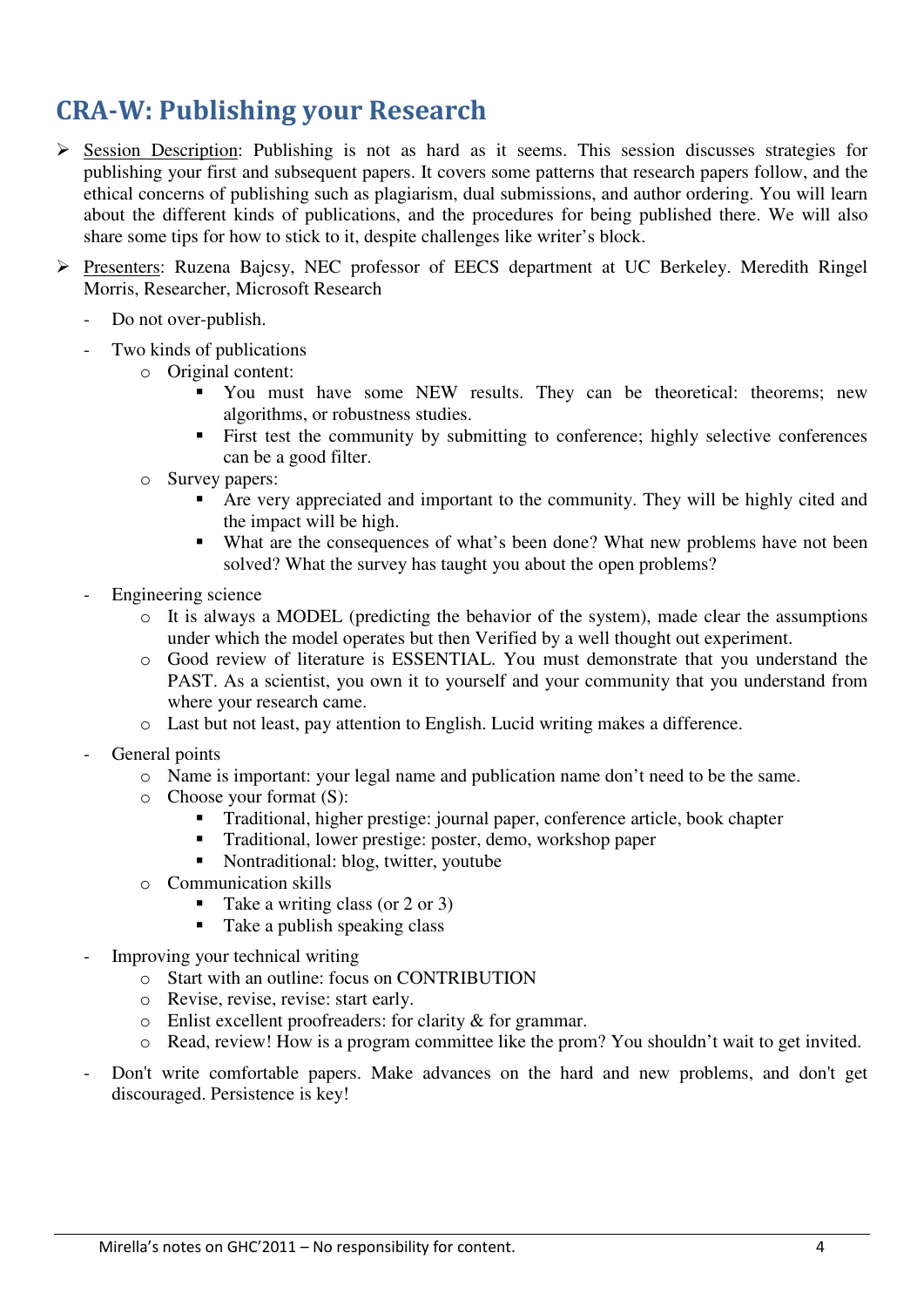## Jo Miller's workshop on branding yourself

 $\triangleright$  Overview. What does it take to establish a reputation as a technical expert or leader? In this workshop, led by Jo Miller, CEO of Women's Leadership Coaching, discover how to identify your ideal career niche, turn it into a compelling brand statement, and cultivate a strong, positive reputation for yourself as a technical expert or leader. Learn how to attract high-profile assignments and roles that make your expertise visible, while breaking free from stereotypical perceptions that could limit your career opportunities. You will learn: • The three essential elements that make a great personal brand • Five steps to making your brand and accomplishments visible • Criteria for attracting assignments that build your profile • Ways to effectively promote yourself and your accomplishments, without bragging • How to describe your career goals to your management and gain their endorsement and support. • Speed networking, to practice using your brand.

### NOTES TAKEN FROM TWITTER!!!! *(because I do multitask* ☺*)*

- What is a brand? Consistency.
- Results + Visibility = Reward + Recognition. If it's not \*visible\* you won't get the recognition and reward.
	- $\circ$  Step 1: Work less. Take time out and do other activities that will make you more visible
	- o Step 2: Communicate your brand. Educate other about what you do. Make your value known. Who needs and deserves to know?
		- - You provide a valuable service. People need to know. Seize all opportunities to educate others about your brand and how you can help.
		- Create your 30 second commercial! Format: Name, job title, I am known for ... (say your brand). Come directly to me when you need …
	- o Step 3: Have career planning conversation with leaders. Articulate why you're great to empower them to make better people decisions.
		- How many people know what you want to do next?
		- - State your intention. I'm interested in … I would like to work on … I would like to become …
		- - Ask for your leaders help. They may have access to networks that you don't have visibility into. Leaders see opportunities/roles you don't. Tap into their networks by asking for help.
	- o Step 4: Work hard on the right projects. They demonstrate ability to deliver results and aligns and showcases your brand.
		- Don't waste your time on projects and tasks that don't have visibility or that aren't valued by the organization
		- Criteria for career-enhancing projects. Aligns with your brand statement? If not, diplomatically decline & educated what you want.
	- o Step 5: Promote your accomplishments. This is the MOST important. Women don't do this enough.
		- -Building Your Brand as a Technical Leader!
		- -Present in meetings & invite leaders. Send out regular status updates. Blog or publish something. Nominate yourself for an award.
		- -Use the buddy system: Ask a college to "toot your horn" and reciprocate.
- Research career tips:
	- o Put as many people on your papers as possible. It shows that you are a good collaborator.
	- o Organic networking: use what you are passionate about to bring the 'important' people to you
	- o First step to define your research career: determine your theme across your diverse projects
- Promoting yourself and your accomplishments are a business necessity. Figure out which way works for you, then do it consistently.
- Promoting your accomplishments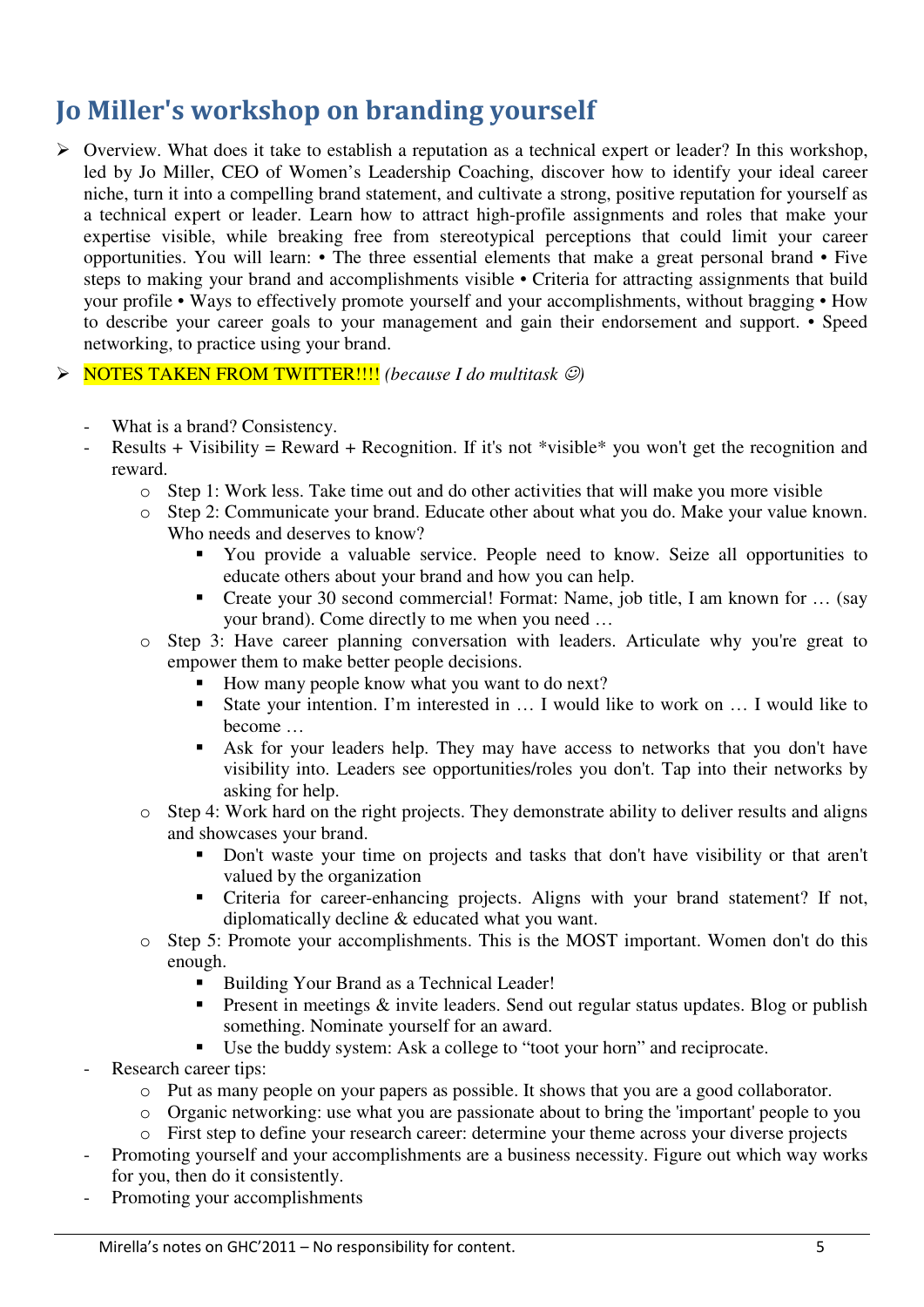- o "I love creating 30-second commercials for my brand": Pro tip: have one for each of your key audiences
- o Women are very comfortable bragging & showing photos of their kids. Do the same for your projects.
- o Start small: summarize meeting notes, present at meetings, document and publish.
- o If you're not comfortable promoting yourself, start by promoting your project and your teammates. It's just as important to give kudos to other people as to get them yourself.
- o Know your priorities and communicate them as high-level, big-picture leadership items.
- o Making your work visible to others, gracefully: "I want your feedback on how to do X, Y, and Z."
- o Be prepared to answer "what are you working on?" with high-level, valuable work

### Become a leader

- o Leadership is an opinion, results are facts.
- o Be aware of strategic positioning of the company and work on the projects that are one step ahead of it
- o Don't wait for leadership to dub you the leader. Get a grassroots effort together and get excitement so they can't say no.
- o Learn from every single failure.
- o If you are dedicated and focused, it can take as little as 2 months to turn your brand around.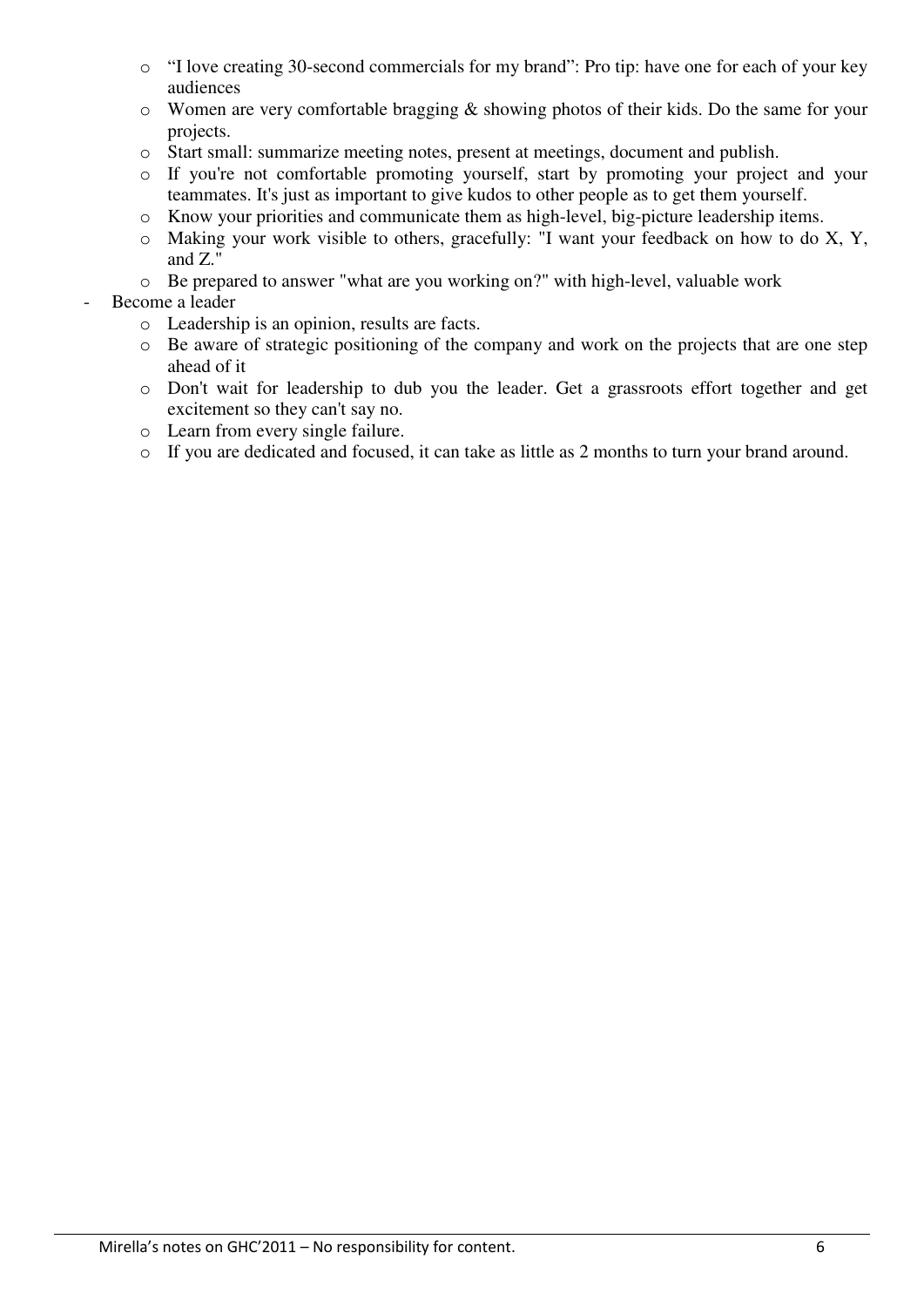## CRA-W: Building your professional network

- $\triangleright$  Session Description: Many people find their jobs through their professional network. This session will help you find a community, meet people in the field, and promote yourself. You will learn how to present your ideas in a concise and appealing way to the people you meet. You will gain skill in making technical and business connections with others, and leveraging them for success in graduate school and your later career.
- Presenters: Evi Dube, PMP Deputy Director, Institute for Scientific Computing Research (ISCR). Vidya Setlur, Principal Research Scientist, Nokia. Carolyn Strobel, Marketing Manager, Anita Borg Institute for Women and Technology
	- Aesop's Fables: "If you do good research, fame, funding, promotions, and graduate students follow." o You need to promote your good work.
	- Think of networking as creating an opportunity. Not every talk will produce something, but there is always a chance.
	- Why do you need to build a professional network?
		- o Source for new ideas, collaborations, feedback
		- o Letters of recommendation, internships, papers accepted
		- o Invite to talks, job interview, program committees
		- o You're constantly building a network!
	- Networking is one of your skills
		- o Elevator speech
		- o Prepare for an event (do your homework prior to meeting someone important)
		- o Offer to help
		- o Talk to those around you
		- o Set goals
	- Dos and Don'ts of networking
		- o Put yourself out there and go to places where you can actually meet people.
		- o Go to events not only to learn things but also to meet people.
		- o Be confident and be yourself.
		- o Don't hide out when you're in an event.
	- Deliberately target your networking
		- o You never know the impact you'll have after meeting a person.
		- o Different targets: alumni, established researchers, people with possible job opportunities, business leaders, technical advisors, contemporaries.
		- o Coffee breaks are important.
		- o Go to conferences even if you don't have a paper there.
		- o Keep in mind that people evolve over time. You will evolve and so will your relationships. E.g., from student to colleague.
	- Networking is a relationship.
		- o Write down next steps
		- o Keep in tough
		- o Exchange giving talks
	- Things I'm glad I did
		- o Took risks to go into new areas not typical for computer scientists
		- o Delivered in everything asked to do (even if you hate that job, while you're in there, do a good job)
		- o Active in assignments (don't just take orders; just don't do it, go above and beyond)
		- o Spent some time in Washington D.C., on assignment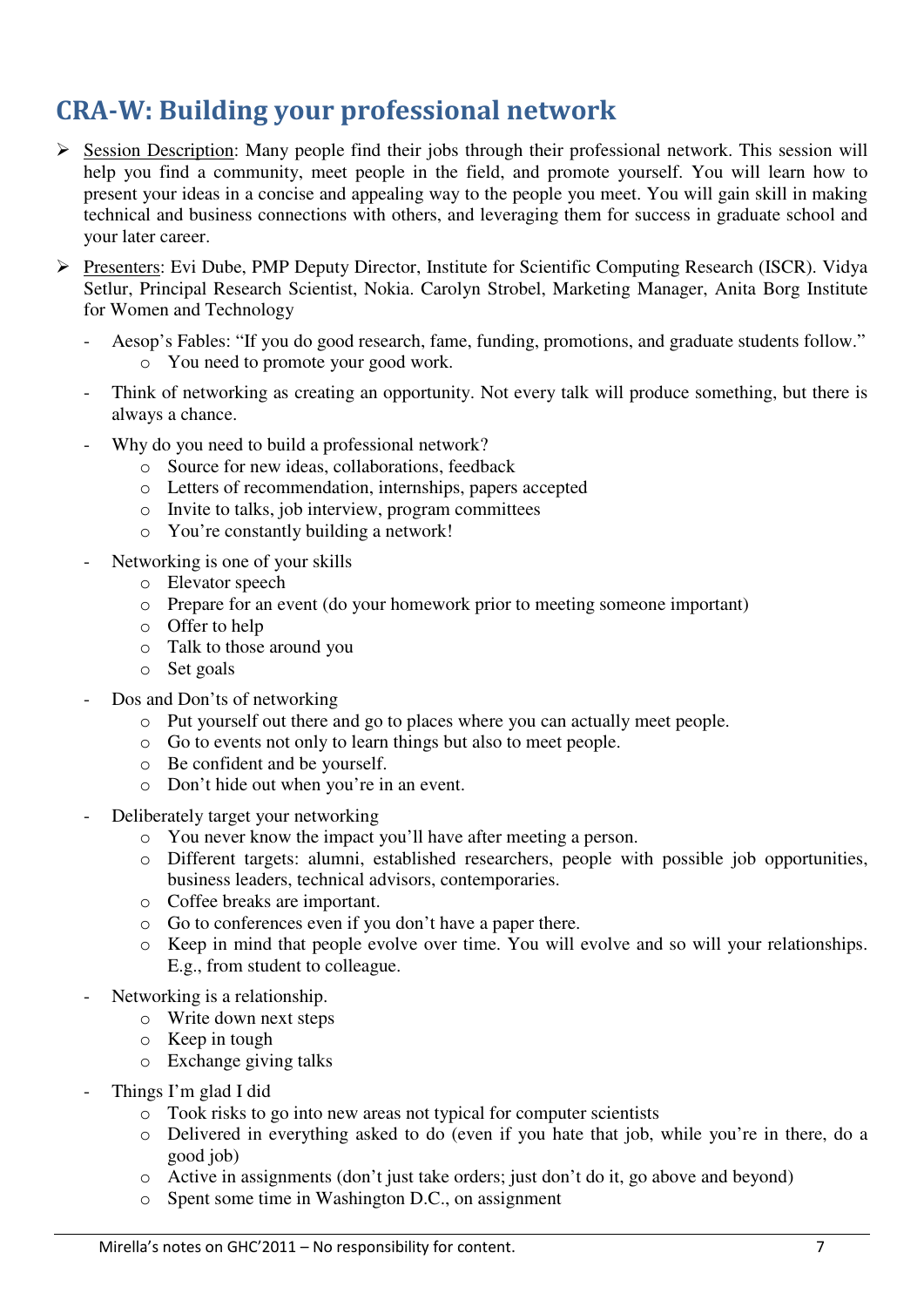- o Pursued the PhD and the PMP
- o Made connections with people in my extended network
- o Attended conferences and events
- o Represented my organization externally
- o Built strong relationships with colleagues
- o Followed through with work and created reliable processes
- Things I wish I had done
	- o Understood the value of a mentor for myself earlier in my career
	- o Learned to listen to others with a more open mind earlier in my career
	- o Aggressively avoid meetings when you start working, it's good not to have to go to meetings all the time
	- o Contributed more in meetings
	- o Understood the value of mu perspective
	- o Take more risks
- Start your power networking today
- 1. need
- 2. approach
- 3. benefit
- 4. competition: who are they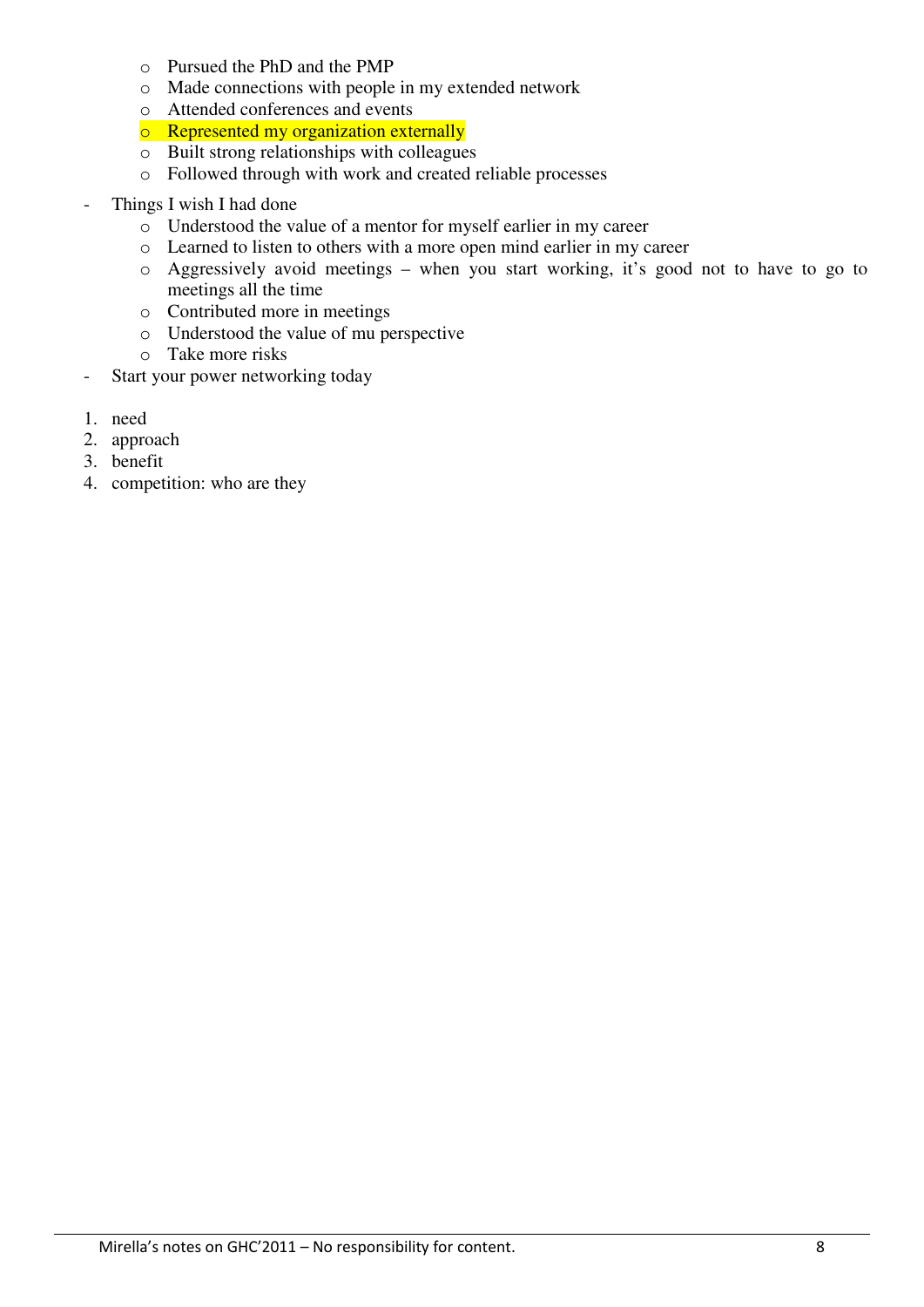## Keynote - Sheryl Sandberg, Facebook

- Why career in tech is important
	- o Eric Schmidt, CEO Google: stop being an idiot; all that matters is growth; if you go to a company that is growing, then you'll grow too.
	- o The great things that change our lives: that's political movement and technology; and technology is what's driving changes now.
	- o Technology is also important as the main drive of our economy
- Why be a Computer Scientist
	- o It's really important to actually have the technical skills. I think I'd be better in my job if I had.
	- o STEM jobs are paying 25% more in USA; and CS jobs pay 40-50% more (!!!)
	- $\circ$  Enough women going to CS is hugely important to what's happening to women.
	- o Technical jobs pay a lot more; and there is the growth
	- o If technical skills are so important, then we need more technical women to be leaders in the future.
- Why it's important to keep women in tech
	- o Women are underrepresented in CS in each level
	- o (Harvey Mudd) Maria Klave : changed 10% of women to 40% entering college in CS
	- o Slavery  $\rightarrow$  totalitarism  $\rightarrow$  women
	- o Real progress actually happen one person at a time
- If you think you might want to stay on top in a tech. career, I have five pieces of advice
	- 1. *Believe in yourself*. The data shows that women underestimate their achievements, and man overestimate. **Men attribute their success to themselves; women attribute their success to working hard, help from others, and being lucky**. You have to lean forward and know you can do it. It's not important only for progression but for being treated fairly; given great opportunities. If you don't seat at the table, don't raise your hand, opportunities will pass you by.
	- 2. *Dream big*. We have an ambition gap that drives the achievement gap. Data shows one difference: success is positively co-related to likeability to men, and negatively co-related to women. As women get to power, less people like them. Everything has a price to pay; we need to be ambitious. We have to do not only for ourselves but for the next generation. Making less unusual for women to get to power will alleviate this problem. The main reason women don't go to CS is because women don't go to CS. The best answer we have for more women in CS is more women in CS.
	- 3. *Make your partner a real partner*. The single most important decision is whether you have a partner and who he is. Even if you marry the right guy, they don't come fully trained  $\odot$  The perception of what's one doing is different between men and women.
	- 4. *Don't leave before you leave*. The best way to get room to yourself is to lean forward, step on the gas until the day you need a decision. the most important reason to stay in CS is: the area offers the most flexible jobs there are. When you're more valuable, the people around you will feel more likely to help you out. Don't look for balance unless you need it: right about when you'll have a baby, not before.
	- 5. *Start talking about this (women in CS)*. We need to start talking about this.
- My generation is not going to change this.
	- o We are the promise for a quality, a quality that matters. This world needs you. It is technology what is improving the world. This is the opportunity for change. The social revolution is here and is happening.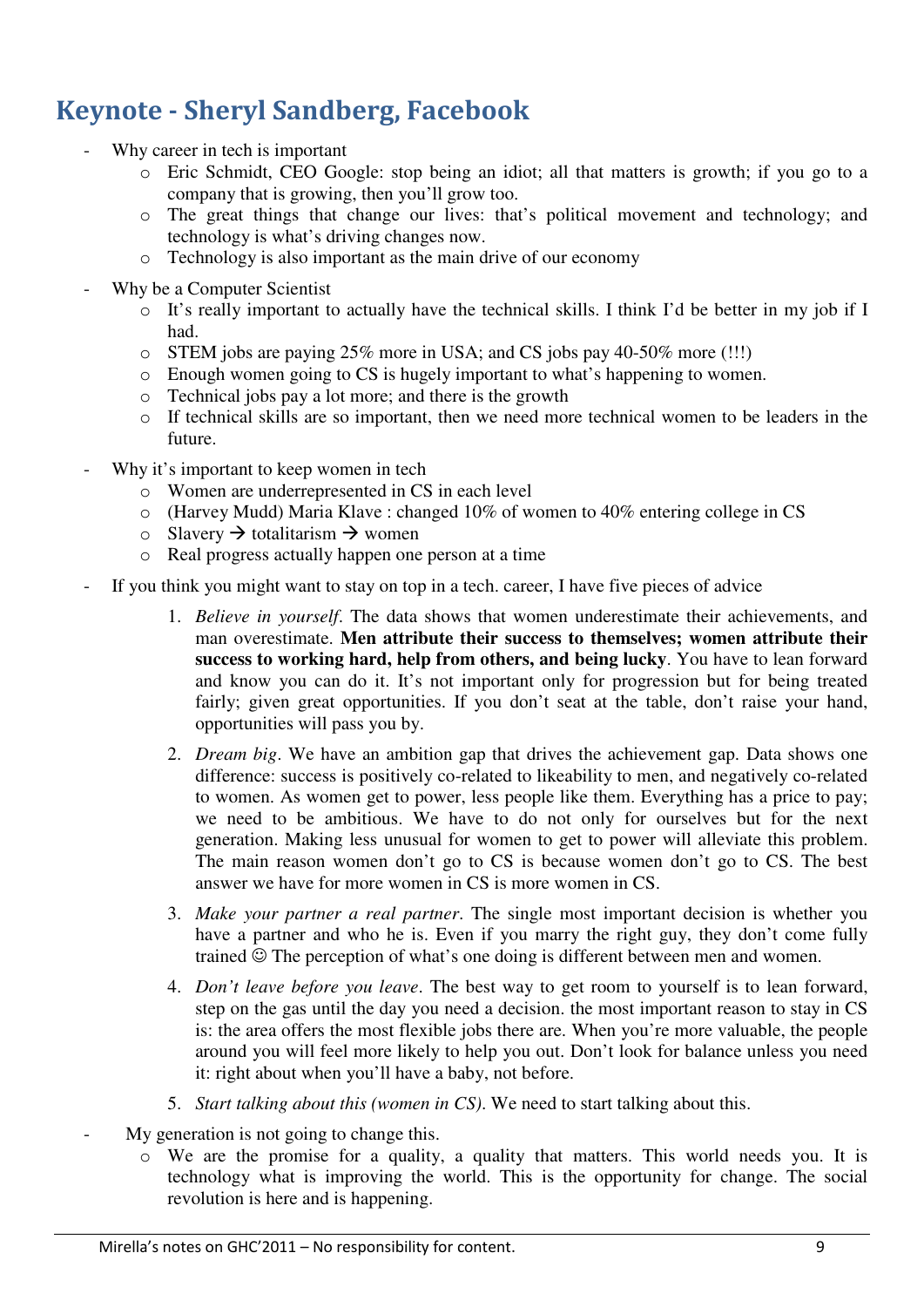#### o **What would you do if you were not afraid? Ask yourselves and go do it**.

#### - QA

- o What's like for a women to work at Facebook. The focus is the impact we have in the world. We give man and women equal maternity/paternity leave.
- o When people have babies: let your husband put the diaper the way he wants. Let them do it their way.
- o For the father to decide to stay at home, they don't have the same support system as the mothers.
- o Economist: there are not enough good programmers in US; the main part of outsourced jobs are low positions.
- o The problem (women in CS) stems early. How to encourage them and build the pipeline. We have to make sure that our daughters are encouraged to use computers at home as our sons. As parents, we can be scared of technology, but if we're honest about it, we protect more our daughters and limit them more than boys.
- o What is the best advice to people who wish had applied your five principles 25 years ago: we can always lean in; we can always try to do more.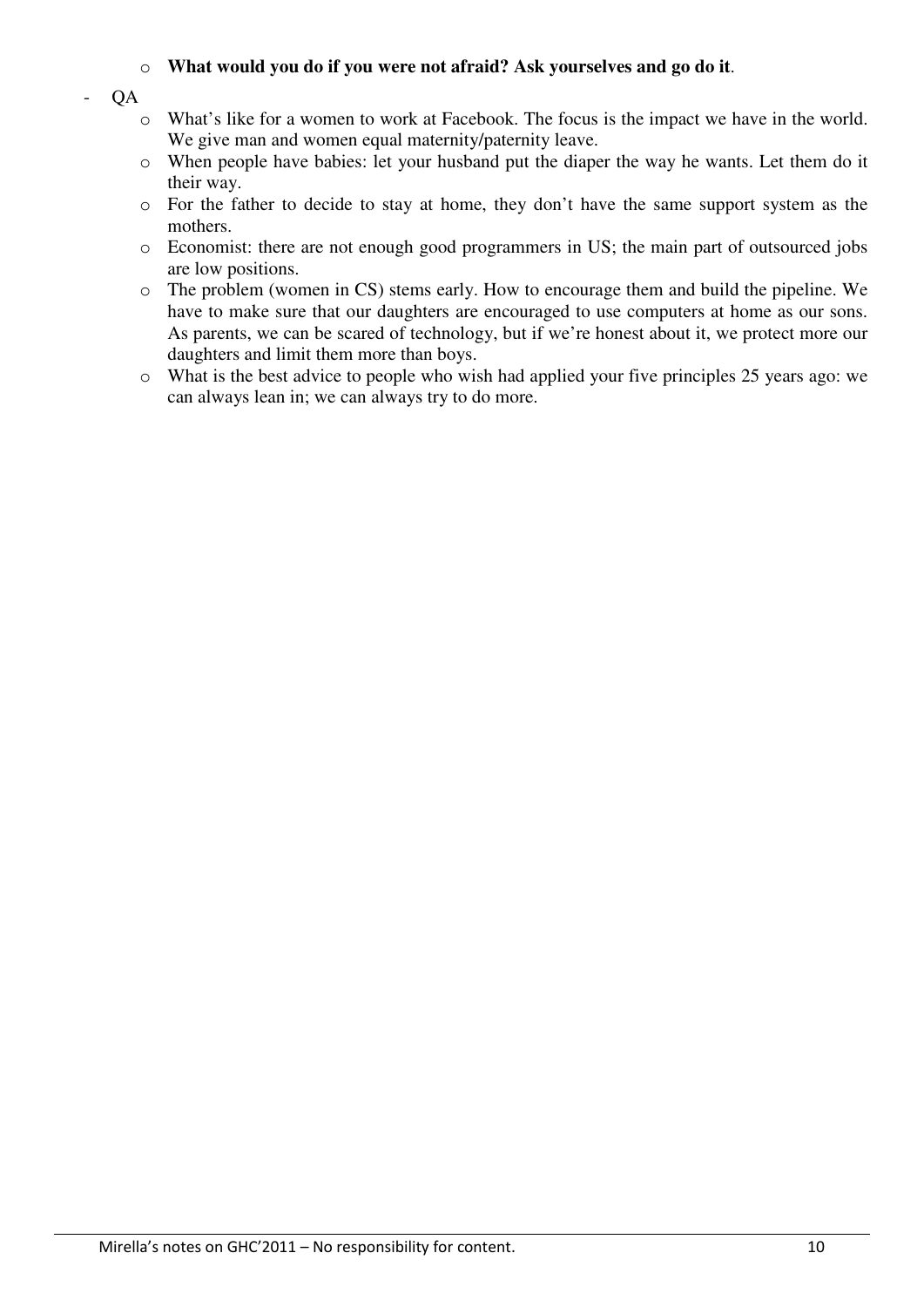### Collaboration as a Tool for Success

- Panelists: Brenda Britsch (National Girls Collaborative Project), Jill Denner (ETR Associates), and Karen Peterson (EdLab Group)
- $\triangleright$  Abstract: To succeed in the 21st Century workplace, employees must not only be competent in technical skills and content expertise, but also need to possess "soft skills" such as communication and collaboration. The power of collaboration helps organizations and individuals become more effective in achieving their goals. Presenters will provide strategies and tools for creating successful collaborative relationships that will strengthen your capacity and broaden the reach of your organization.
	- EdLab Group sponsor of the projects
	- The National Girls Collaborative Project
	- The Computer Science Collaborative Project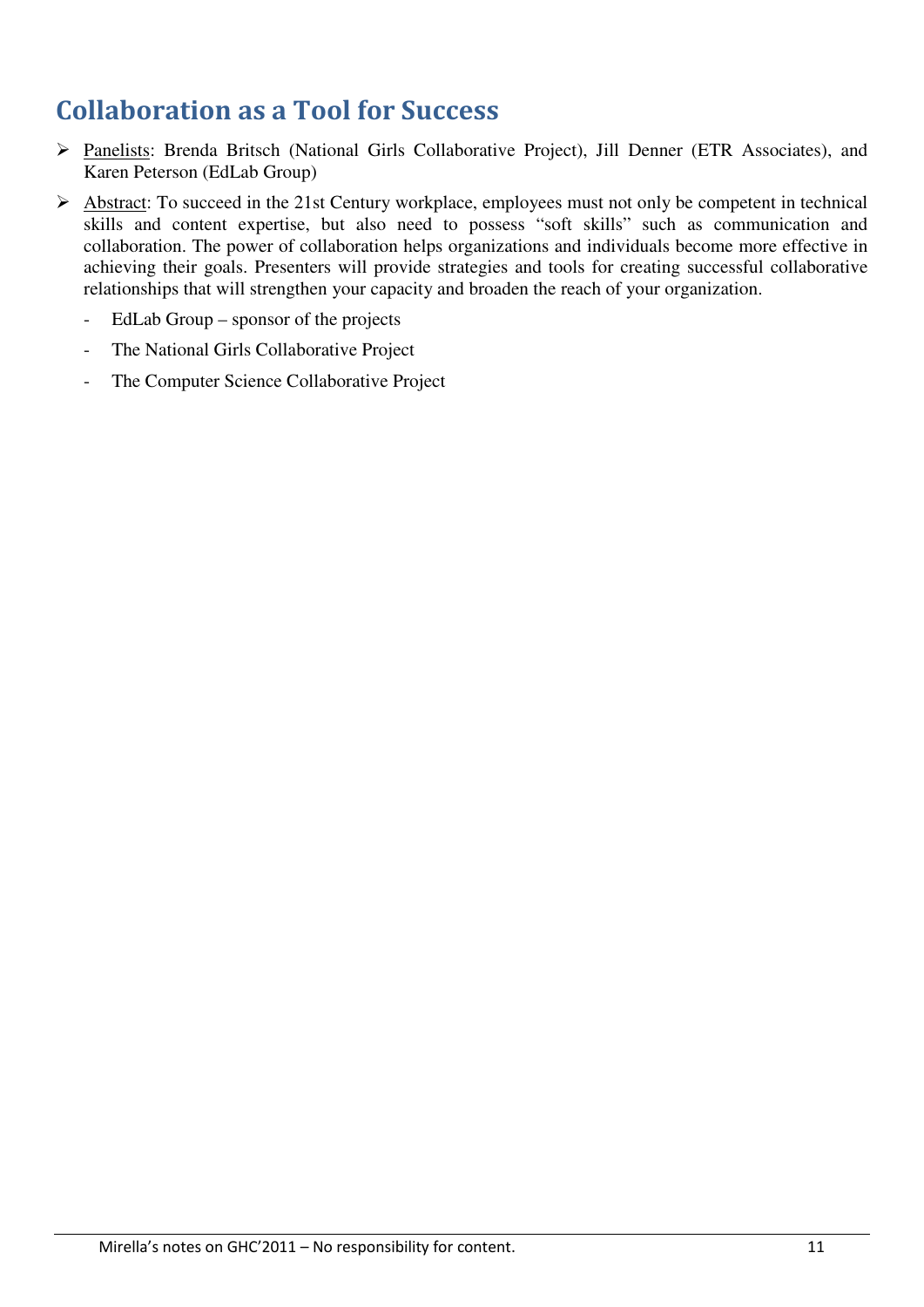### The smart woman's guide to getting things done

- Presenters: Leslie Hawthorn (Oregon State University Open Source Lab) and Amye Scavarda (Acquia)
- Abstract: Workplace success requires more than expertise and diligent work. Achieving career success requires balancing many needs: those of your organization, team, management and your own satisfaction. In this talk, Amye and Leslie will explore seven essential skills that ensure that you can balance those needs effectively while continuing to excel in your technical career: negotiation, communication, setting boundaries, networking, information discovery, navigating social structures & using unproductive times to your advantage.

### Seven essential skills to cultivate for career happiness

- Negotiating skills
	- o Ask for what you need to be successful.
	- o Go through quarterly: think about 3 things that you need.
	- $\circ$  Avoid the vale of suck: Interests vs. Relationship = interests highly aligned and relationship excellent. Bit.ly/ValeofSuck



### Relationship

- Communications skills
	- o Know your audience: communication styles you develop and employ in all male environments can be perceived as aggressive or angry.
	- o Communicating online: gentlemen, cut it out. Clear, concise and objective.
- Boundary setting skills
	- o Managing your time: setting your priorities effectively is essential (especially when in "campaign mode" = everything seems to moving quickly, no time to stop).
	- o Set deliverables weekly/monthly/quarterly.
	- o New on the job: you want to take on the world. Not a good idea.
	- o Balancing a persona. Nurturing role, maybe comfortable but you may also not be. Let people know when you're available for that.
	- o Setting your priorities. Make sure your task list is always visible by your manager. Use it to negotiate! Using a whiteboard may help you to keep things organized and prioritized.
- Discovery skills
	- o Gathering information by walking around. Know where your ship is going.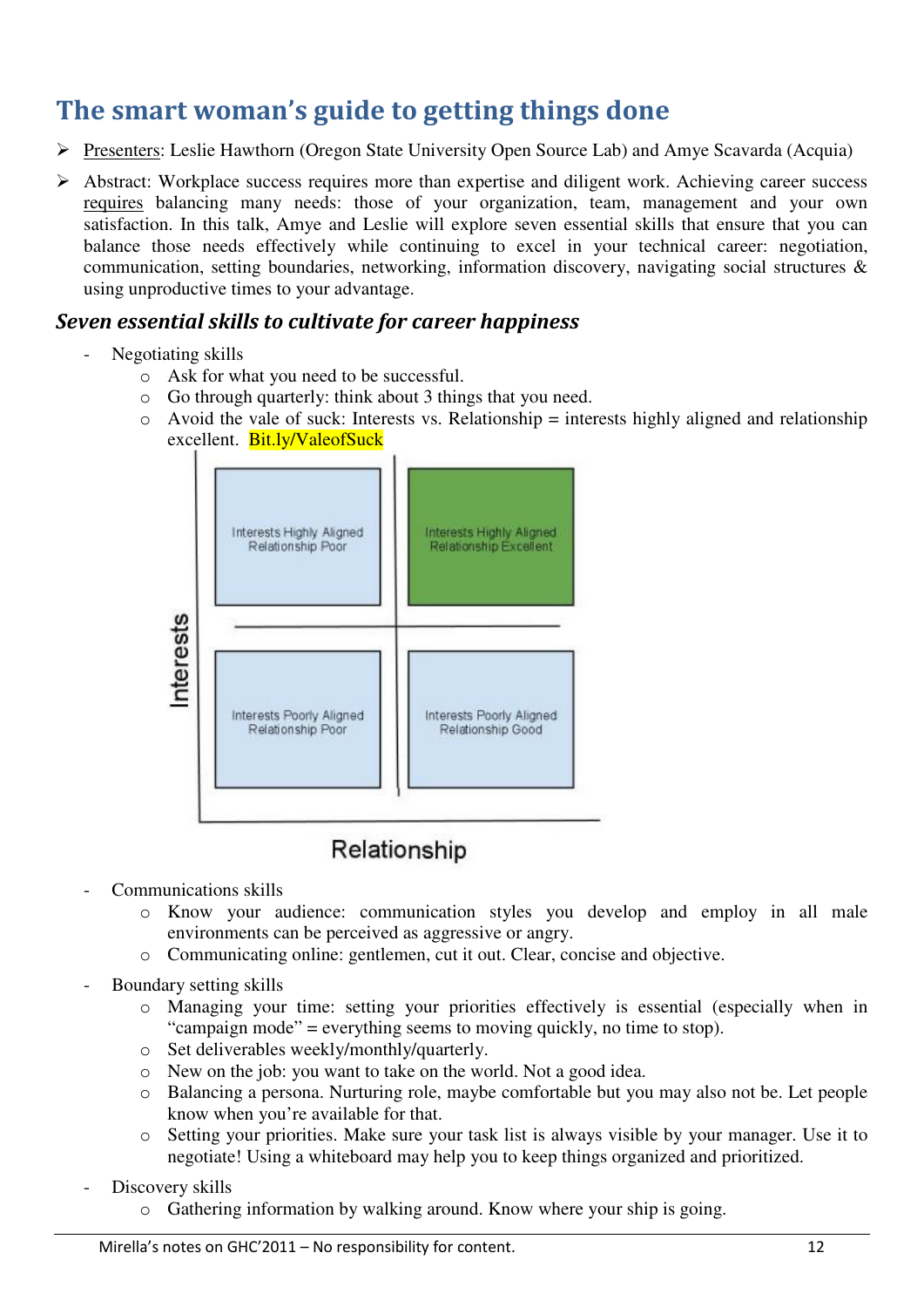- o Observing body language
- o Managing conference calls. Listen for how things are said and the answers.
- o Asking the question that makes all hell break loose
- Navigating organizational structures
	- o Relationships are key to getting things done. Recognize players in written communications. Love your administrative professional (as secretárias!). Understand your colleagues' needs.
- Networking skills
	- $\circ$  Group dynamics: treat your social networks like investments; know when to walk away.
	- o Cultivating your public persona: remember, everything you say online is public; for better and for worse.
- Unproductivity skills
	- o Sometimes, you can't get it together. This is perfectly ok. Take a walk, get some exercise and if you need to, take the afternoon off.
	- o What are the 3 easiest things I can solve in 1 minute.
- The three day limit, by Steve Jobs. If you wake up three days in a row and don't like them
- **Readings** 
	- **o** Women don't ask by Linda Babcock and Sara Laschever
	- o Getting to yes: negotiating agreement without giving in by Roger and Ury, William with Patton, Bruce, Editor; Fisher
	- $\circ$  Expect to win by Carla A. Harris
	- o Ambition is not a dirty word by Debra Condren

**"what brings you joy?" define it, not only will it drive success, it drives who you are in your life. it's your compass.**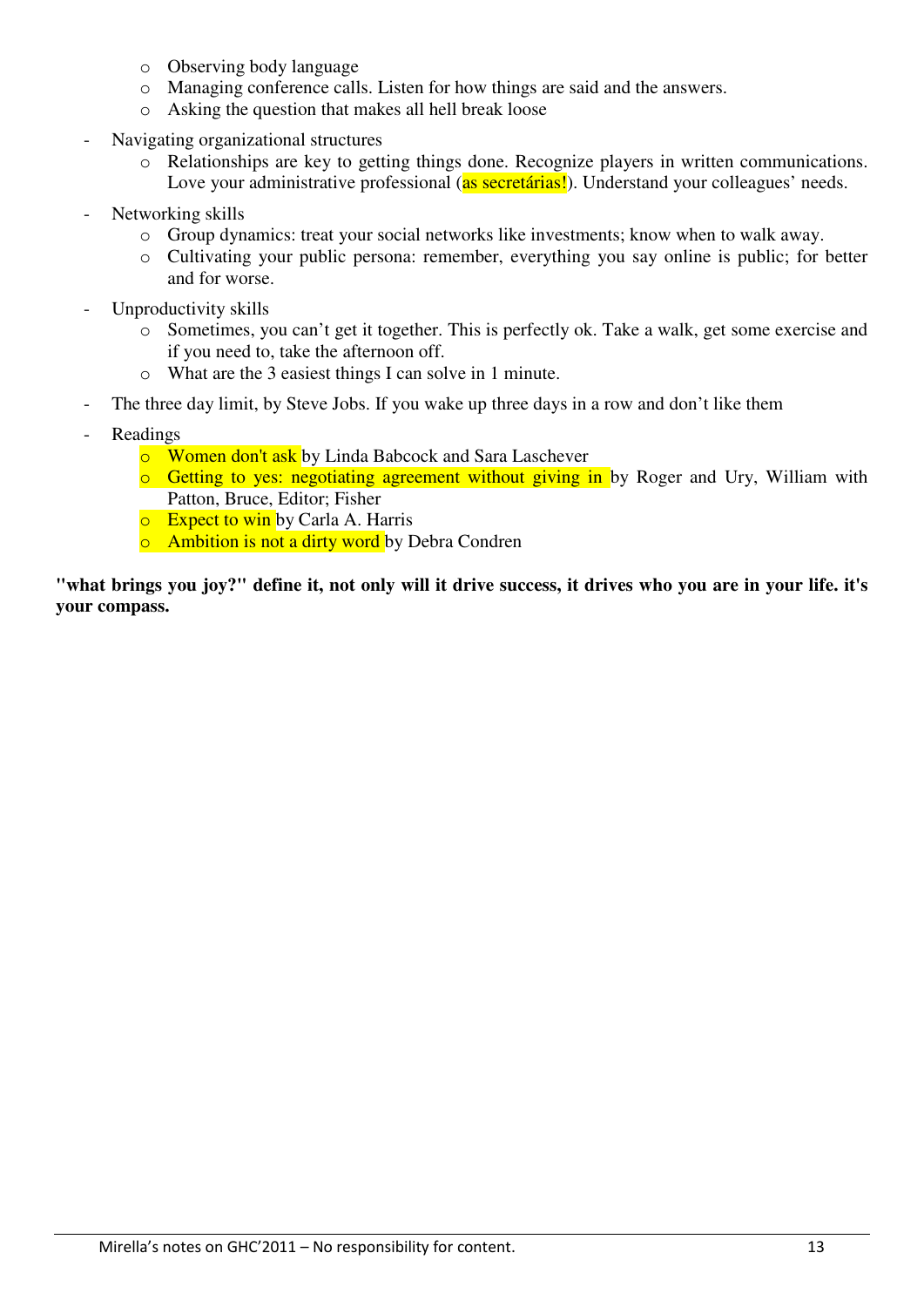# Reaching Systemic Change One Step at a Time: Starting a Women in Computing Program

- Presenters: Sharon P. Mason (Rochester Institute of Technology) and Jennifer Goodall (University at Albany)
- $\triangleright$  Abstract: This presentation will explore the key areas to focus on when considering starting a Women in Computing or Women in Technology Program. Two faculty members (with administrative responsibilities for this area) will present on the challenges that they faced and the successes they achieved. They will focus on key points that can be used by others to get a program started including budget, planning, faculty and student participation and assessment.
	- NCWIT Model for Systematic Change. In order to change, there is a set of aspects to consider: recruiting strategic plan, curriculum, student support, institutional policies & support, evaluation & tracking system, pedagogy.
	- Strategic Challenges and Considerations
		- o Who are we serving? Individuals, programs, departments or college?
		- o Who is supporting the effort? (top down or bottom up?)
		- o What are the goals? How do you measure success?
		- o Ask the girls what they want from this.
		- o Need to define actual actions that the institution can help to get
		- o University goals are strictly number-oriented
		- o What brings girls close to events: Activities that focus on professional and career development.
			- - Educate lunch, networking, resume writing, business meeting over meal (how to deal with it)
			- Have someone from industry to visit and talk to girls
			- Lunch for female faculty and students: faculty talk about their experience.
		- o How to motivate faculty participation?
		- o Student participation? Student engagement in community?
	- Logistical challenges
		- o What is the budget? The biggest cost is time and energy.
		- o Who will be in charge?
		- o Two-pronged approach:
			- 1. Create a community where female students can thrive
			- 2. Focus attention on recruiting students into that supportive community
	- Create a pipeline
		- o Grad students mentor high school; high school mentor middle school
		- o Women want to make a social difference
		- o This looks great on your resume
	- Tap into local companies; not only IT companies but IT-user companies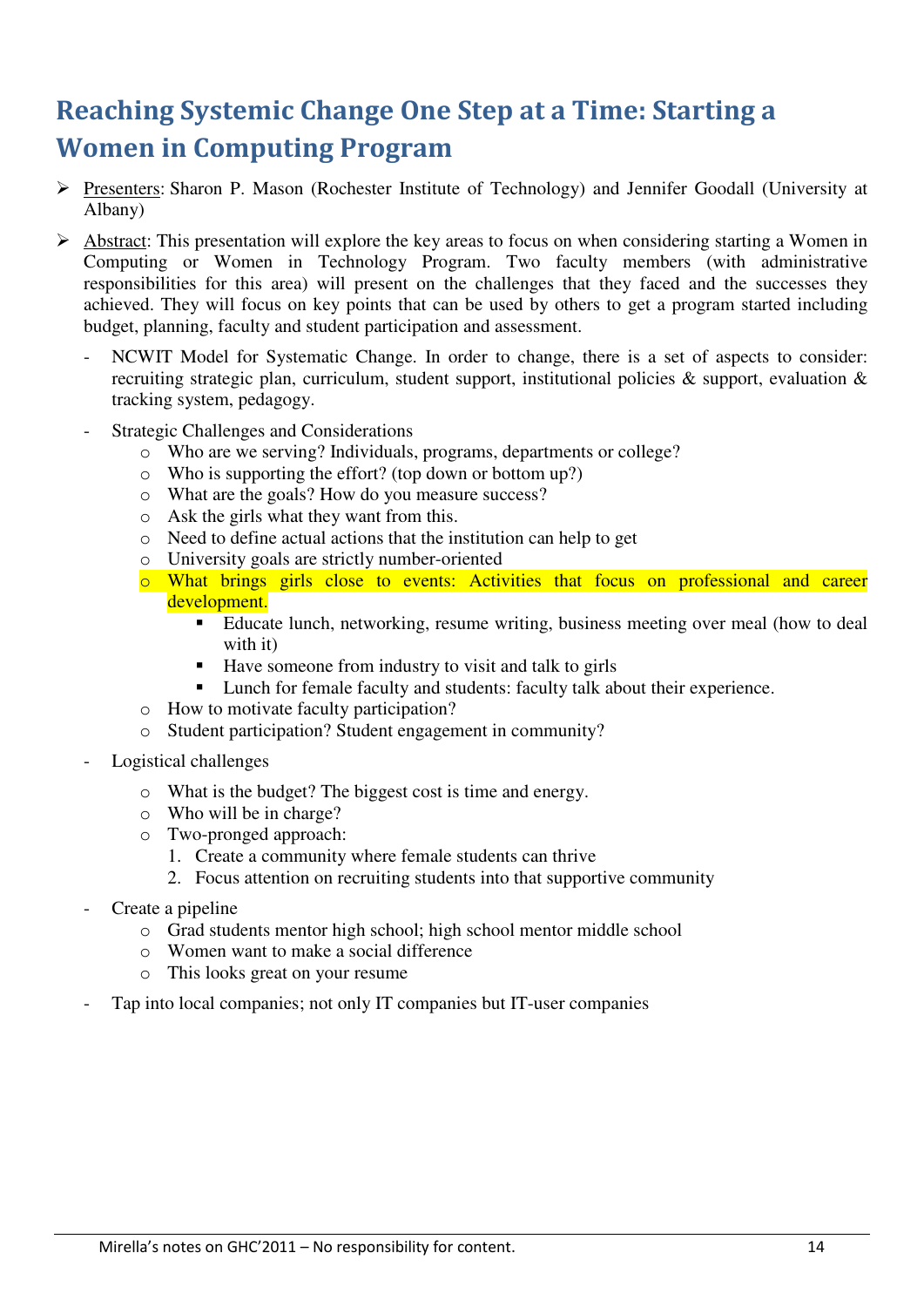## Tips On Negotiating Throughout Your Career

- Moderator: Fatma Mili (Oakland University). Panelists: Valerie Barr (Union College), Fran Berman (Rensselear Polytechnic Institute) and Anne Condon (University of British Columbia)
- $\triangleright$  Abstract: Few of us are inclined to negotiate. We may naively assume that our bosses will automatically recognize and base compensation on worth, so we don't even think to negotiate. Or we may be uncertain of precisely what is negotiable and what isn't. Additionally, we may fear being labeled aggressive or demanding–traits that society deems more acceptable in men than in women. This panel of highly successful technical women have all negotiated several career moves. They will discuss why negotiation is important, what you typically can negotiate, and how they went about it.
	- Valerie Barr. Negotiating for institution change; talking to the dean.
		- o You must have a mantra, and repeat it meeting in and meeting out.
	- Fran Berman. History and setup on faculty member forever.
		- o Jurassic way of negotiating: I will crush you and have fun while doing it.
	- Ann Condon.
		- o No matter what stage you're in your career, you'll probably negotiate.
		- o Try to think of the big picture: what are other resources available?
		- i. Think carefully about what you want and why you want.
		- ii. Make sure you understand what the person you're negotiating with wants and why she/he wants it.
		- iii. Be aware of things like power structure and emotional issues that may affect the negotiation.

#### - Questions

- 1. Most common challenges in negotiating
	- You have the right to negotiate
	- When you get a job, always ask for more
	- Absolute best negotiators you know are our children: which parent, the best time to ask, …
	- I really was willing to give it up (the job) in order to go forward and get more (salary)
	- When you're negotiating, there is no need to apologize.
- 2. How to and what to prepare for negotiation?
	- Go to the systers list, the Web and find out about salary rates
	- Preparation is critical: you have to prepare the content (what, forwards, backwards) and know the players. Know yourself and how would you move. Know who you're negotiating with.
	- Getting to yes [Roger Fisher]: you want the win-win situation
	- It is a continuum, but you don't want the negotiation to be the only time you talk to those people. Schedule small meetings to talk about whatever, and then negotiation will move softly.
	- Practice. Tell your friends and ask for feedback. Go back with a new version, and discuss. When is the actual time to negotiate, you'll have figured out a lot of things.
- 3. Is there a best time or more opportune times for negotiation?
- 4. Is negotiation style situation-dependent?
- 5. Questions from the audience.
	- What can we negotiate for? For a new job, this is the best part to negotiate for everything you may possibly want. Talk to people and ask what's going to take to become the best professional you may be. Ask what people has got going into the job.
	- Set up priorities: do not negotiate for every little thing people get.
	- Money is value, so you don't want to be less valued than your co-workers.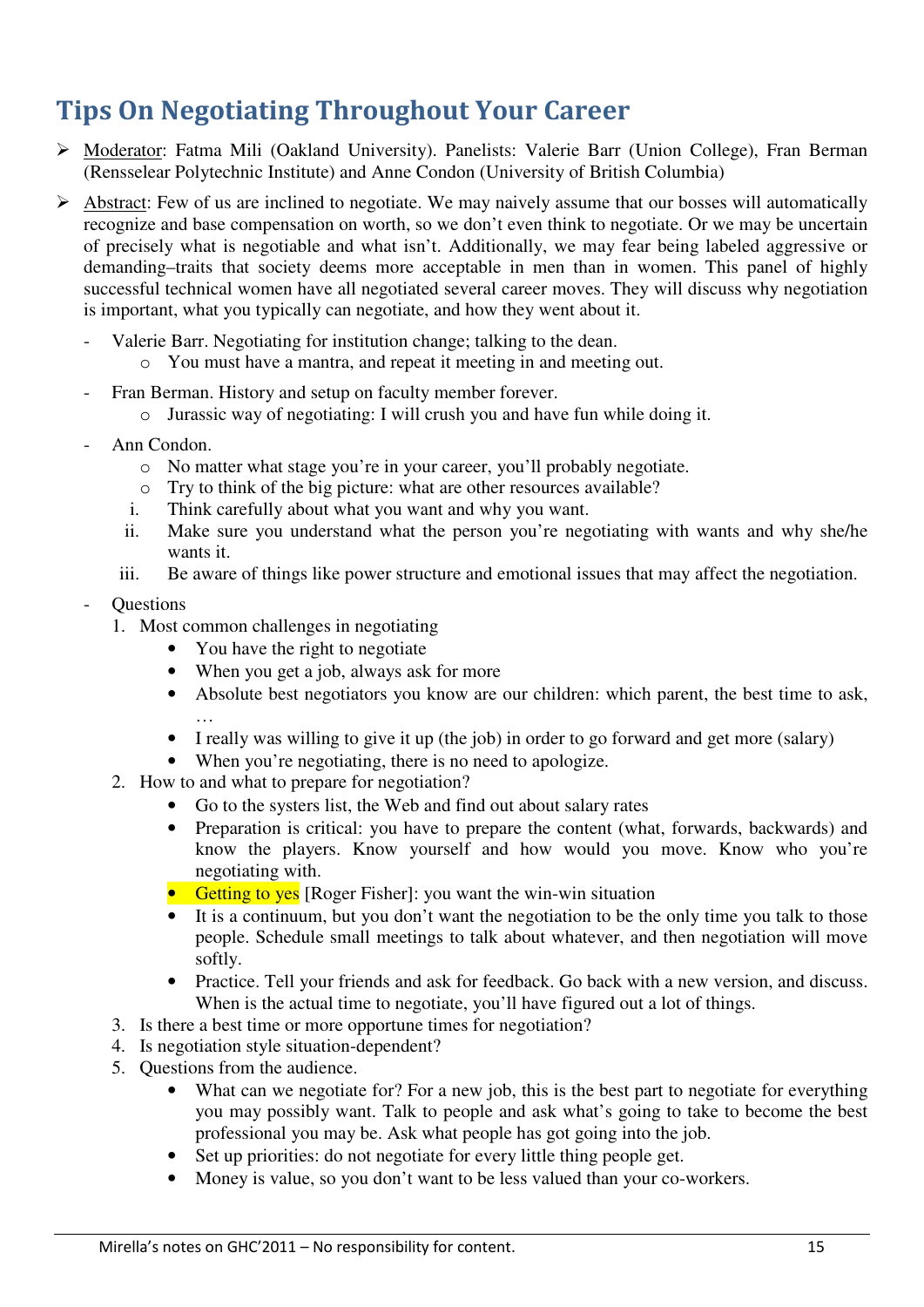- How to negotiate for your first job (you don't have experience to negotiate)? Talk to your colleagues and see what they're getting as offers.
- Do your homework of the kind of institution you're getting in. What makes sense to the institution to give to you.
- What's ended up being documented. Some of them are in your offer letter, but some things don't go there (maybe emails or so).
- Things I've negotiated for: not having to use vacation time when invited to speak as myself (not for my company) at conferences.
- Things I've negotiated for: higher signing bonus, higher salary, longer corporate housing
- Something especially hard for women being liked is important to us, sometimes that is a burden. Can't always win and be liked.
- If your manager needs to go up to negotiate your request, ask: what do you think you could present in negotiating in my behalf? Prepare your manager for his negotiating on your behalf.
- Think beyond your own things. Why this is strategic for spending money? What we can do without money that money will help to go even further? Make it easier to the manager, give the strategic plan and benefits for the institution.
- After negotiating: send an email: I just want to give you my understand on our meeting about *abc*; you've agreed to *xyz*. Is that right? Let me know if there is anything missing or that I misunderstood.
- Be able to think on your feet. Be prepared to change directions as the negotiation evolves. Be open-minded. Be able to reorganize your thoughts as new information comes to place.
- Be able to repeat what you've heard, so it gives you time to think about it and give space to your brain to set up the answer.
- You have to know your bottom line. You want to negotiate for the best, negotiate hard, but if you really want the job, you'll get to a better place than the original one, not the perfect one, but a very good one.
- You don't have to be nice. The point of negotiation is for you to get something. You want the other person to respect you, not actually like you.
- What if you hear a NO? Life will go on. You can put so much in to it that hearing a no is the end of everything.
- Don't let a NO stop you!!! At the end of the day, you need to hold your head high and learn something.
- Can you negotiate for more salary after saying your expected salary.
- Ask what the range is, ask for the high end. Do the investigate work first.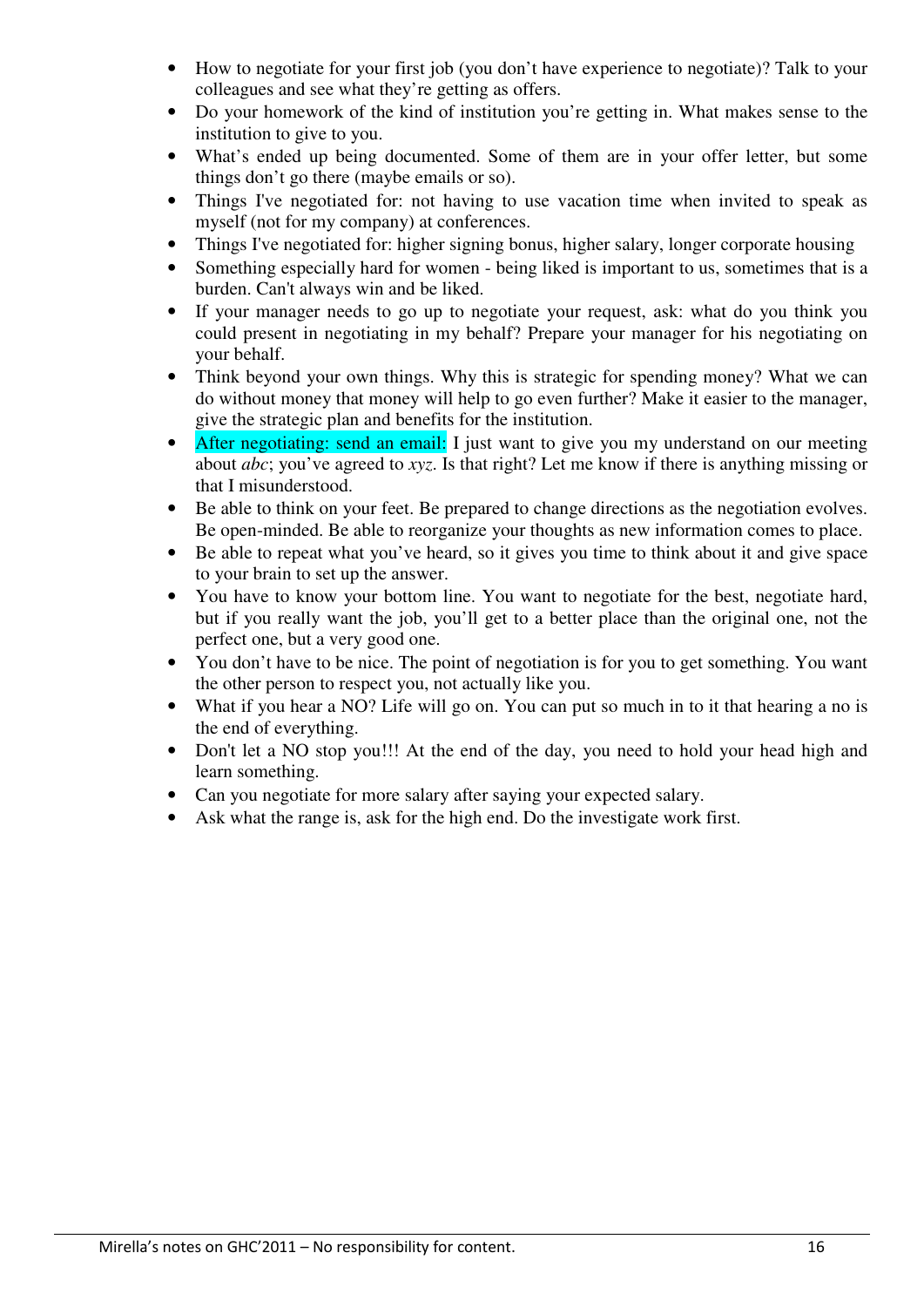## Writing for Research and Publication

- Presenter: Janet L. Kayfetz (University of California, Santa Barbara/Columbia University). Linguist and Writer.
- $\triangleright$  Abstract: The Writing for Research and Publication Workshop addresses the universal understanding that writing is a vital competency in the development and advancement of leaders in the sciences. Discussion will focus on rhetorical positioning, the significance of narrowing the problem space, the development of a logical argument, reader-oriented writing, composing, and redrafting. We will direct our attention to the structure of introductions and abstracts. Participants will receive feedback on their writing-in-progress.

### **THE INGREDIENTS OF ACADEMIC WRITING FOR PUBLICATION**

### **Rhetorical positioning, language and the process**

- Rhetorical positioning: it's a framework for how we look at excellent writing. RP says that the writer makes very conscious choices of what to say to advance your idea, how many words, details, level of difficulty; the writer persuades the readers his ideas are right and worth to follow.
	- o The story: need to know what we want to say. What we need to convince our reader of. Knowing what to say is the most important part of writing. I want to say that "this algorithm is xyz and is better than abc…"
	- o The audience: to whom I'm writing? Need to position and express differently, according to the group of readers. People need different kind of information according to their background.
	- o The purpose: what is the purpose of the paper? To present new knowledge, new ideas that you have discovered, that you've been working on. To show how brilliant you are, to get a job. To disagree with someone who's done some other work. To teach (which is quite different from scientific communication).
	- o The problem space: take your story and narrow it, and sculpted it until you make your point. [the diagram from the handout]
		- [1] Move from general to specific.
			- Start with what is the problem? The context.
			- Why is it important? to show it's worthy to read the whole paper)
			- What have others done? We stand on the shoulders of others. To show credibility of what we're saying. To support your work as well. Place the problem in a specific work.
			- Where is the gap? Where exactly your work fits in.
			- What is our proposed solution? The methodology is here, is feasible, correct, and works.
			- Why is our solution better? The actual findings of your work.
		- [2] How we studied the problem: our methodology.
		- [3] What we found: the data.
			- $[1\rightarrow 3]$  from more generic to way specific.

### THEN YOU MAKE IT BROADER AGAIN:

- [4] What we can conclude
- [5] The meaning
- [6] The impact
- o Genre, general to specific, problem to solution: specific kind of writing that you're doing. Each genre shares characteristics so it's recognizable. It's very important to know for which genre you're intending your story. Usually, the conferences will have some conditions and restrictions.
- $\circ$  Flow: from generic to specific, something that is readable, that makes sense to the reader. The order of the paragraphs makes sense in that way they are. Not everybody reads the paper in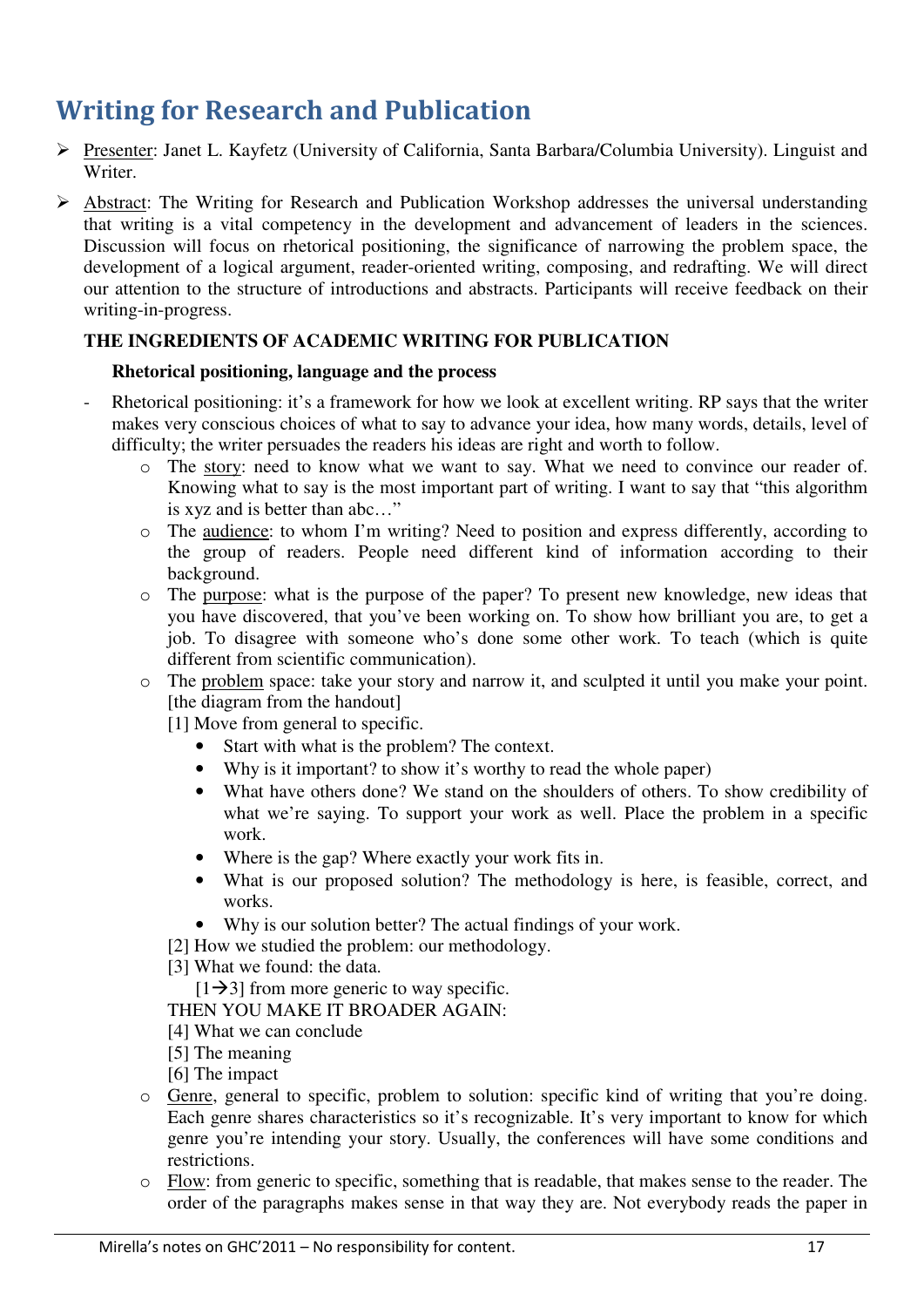order. So, each section must make sense. There are mix feelings, but one idea is to end your section such that it leads your reader to what to expect from the next one. Make connections between ideas. The text must have cohesion (sentences connected) and coherence (logic across the whole text): things must hold together in a natural flow.

### Language:

- o Precision, clarity: the paper must be reproducible. Precision of facts and the way you present those facts.
- o Register, tone: the degree of formality of speech or writing. What determines formal writing register? The length of the sentences will determine register. The grammatical construction is important as well. Tone is the emotional perception of the reader. Examples: arrogant, humorous, sarcastic, patronizing, argumentative, ... Tone is about excellence! We want to be respectful, through and smart.
- o Reader-oriented writing: we get very focused on ourselves and forget that the paper is to a reader. The writing should be easy to the reader. The assumption is that we're working on technical and difficult topics. So, we don't want to add to the burden expressing ideas with same complexity. We should do the hard work so that the reader feels it easy to read it. Writing must be readable. Easy to the reader.
- The process: you do what it takes and it's very difficult to write; the writing may be even more difficult than the actual research.
	- o We know how the brain works on processing the language. There's a part in the brain that is responsible for language (Noam Chomsky), it is hard wired for language. It is not through repetition that one becomes fluent in a language, it's that the brain recognizes the human sounds and organizes language data into a system.
	- o Composing versus editing: we all love doing editing; but not so much composing (dumping the words in the text). Let yourself seat down and write; trust your brain in composing the text. AFTER, read it and monitor for editing. Two separate steps: get the story down and then go back to polish it.
	- o Redrafting: how to narrow the space. Working together is this phase is a great thing.
	- o Promise delivered.
- Discourse community: a group that has shared communication on a subject; it is important to know how your DC works; how to approach a problem; how the writing is organized.
- Abstract: one paragraph of what the paper is about. In Computer Science, the average size is 10 sentences with 232 words.
	- o Start with a real-world phenomenon or standard practice; purpose or objective of the study; the action taken by the researcher; problem or uncertainty.
		- **EXOR @ SIGCOMM 2005. Tiwari @ PACT 2009. Fall @ SIGCOMM 03.**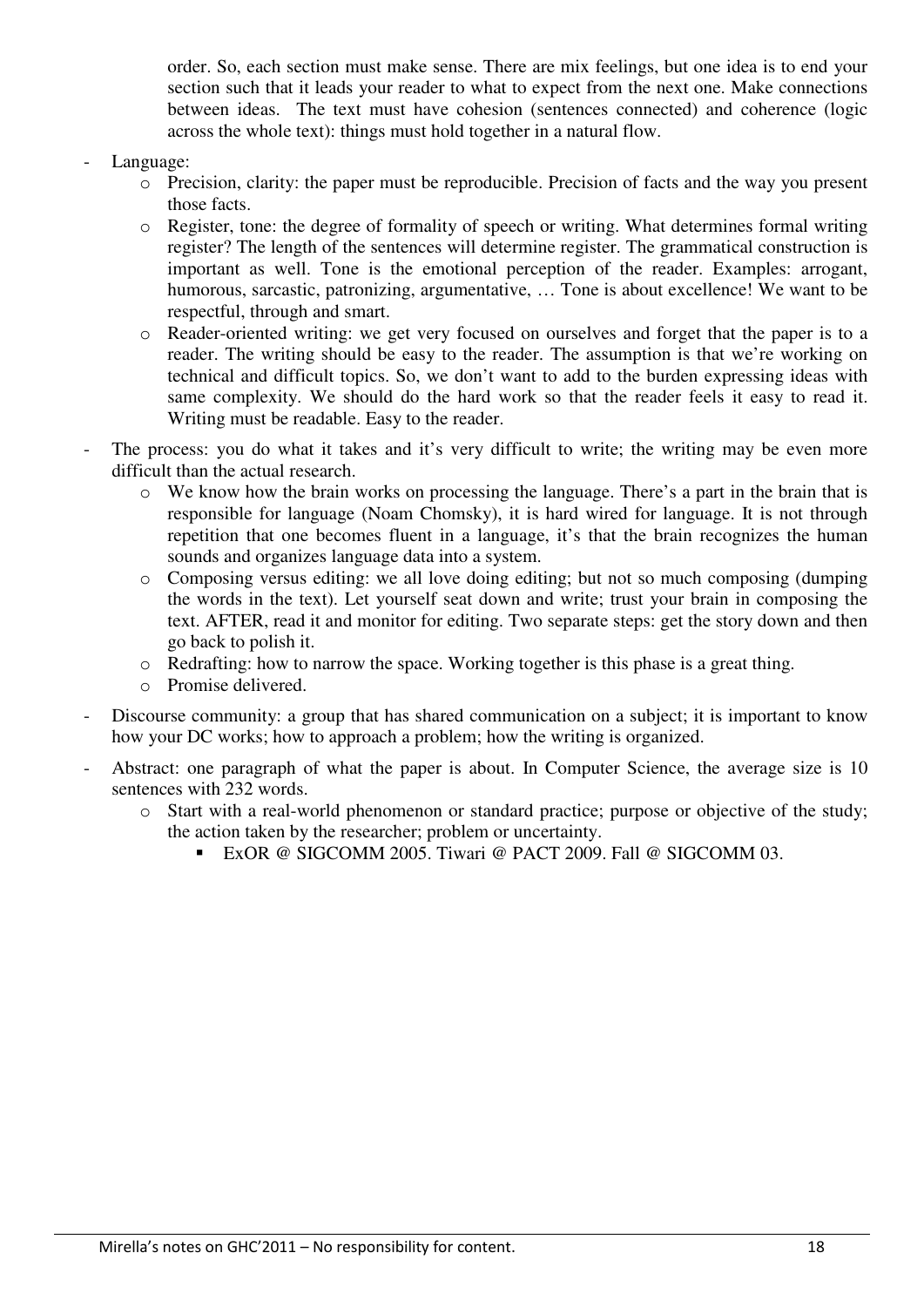## What If I Could Build my Personal Brand?

- Panelists: Julia Lam, Jane Prey (Microsoft), Connie Smallwood (CA Technologies), and Molly Wendell (Executives Network)
- $\triangleright$  Abstract: Working in industry versus going to school involves a change in the way you perceive yourself and a consideration of how you are perceived by others. This session will show graduates and those returning to the workforce how to create an image that is savvy and professional, how to build networks to learn about new opportunities, and the best way to use social media to promote your ideas and talents.
	- **Your personal brand IS NOT your job title and what you say about yourself**
	- **Your personal brand IS your reputation (online and offline) and what others think of you**
	- Defining personal brand:
		- o Do your beliefs match how others perceive you?
		- o When, where & how to stand for what you believe?
		- o **As you develop your brand: there is no separation between personal and professional.**
		- o You must care about how people perceive you. But you must do what drives you.
		- o The ability of standing for what you believe makes your brand.
		- o A lot of the way you care yourself affects how you develop your brand.
	- When you're authentic at your brand, you can build really authentic brand.
	- How do you begin?
		- o Who do you want to be known for?
		- o You need to position yourself at a place where people accept you
		- o What personifies you: clothes, comments on twitter, card, the words that describe you
		- o What you're passionate about?
			- Those are the things you'll share with your friends
			- What you want to be known about
			- Pick three bullet points
			- -Think about the passion and not the job
		- o My brand was "I'm passionate about education", and that's how I got all jobs in my career.
	- How important is to building a brand when it comes to look for a job
		- o You've got to start before looking for a job
		- o If you personify your brand, you'll get the offers
		- o Know what you're talking about, have credibility and knowledge
	- Social media as a platform for branding
		- o Have an opinion and support it over social media.
		- o **To be specific is terrific, be vague is plague**
		- o Be true to an idea, and focus on that. Do not post anything to everything
		- o Be authentic to your connections
		- o Try to keep 80% around your brand, and the other 20% free
	- What if you're not supposed to talk about what you do in your professional life?
		- o We all talk about our work. But I'm not going to tell what are the next features of powerpoint.
		- o If you can't say a nice thing to a person, don't say it at all.
	- How to keep your personal brand where you want
		- o Tell your boss. If you don't say/ask, nobody knows. After you say, and get what you wanted, go back to your boss and thank him.
		- o Show you're eager to do what you want
		- o Try to mix your brand with what other people think your brand is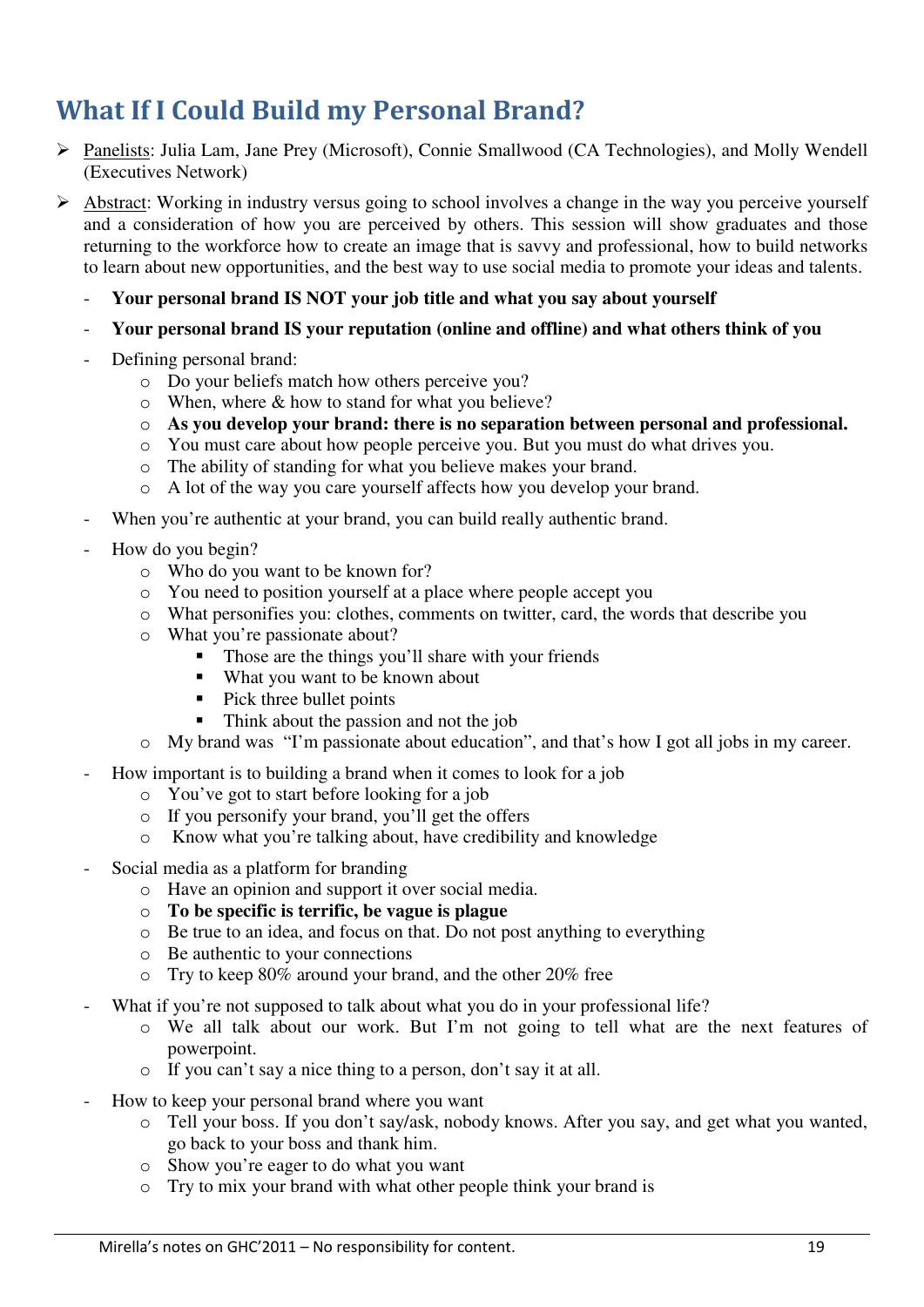- There are these different venues and I work all
	- o Watch for too much noise.
- How to get people to like you?
	- o Being interesting by being interested. People like to talk about themselves, so be a good listener; being interested in what they have to say.
	- o Have a point of view. Do something a little special
	- o Need to figure out where your relationships are. You need to work your other networks. Do not depend only in one source.
	- o Shake a million hands.
	- o Think on providing something of value. Is there an article you've read that might be interested to them?
	- o Make sure that you're prepared to talk to people beforehand.
- A person has an alter ego that lives online. How to deal with it?
	- o The world is a face-to-face place. Relationships are made face-to-face.
	- o There is more of a memory of who you are in social media.
- What if it is the opposite: no persona online?
	- o Think about what you want to be known about
	- o It doesn't need to be everyday
	- o Have it all related to your brand
	- o You talk about what you want people to know you for